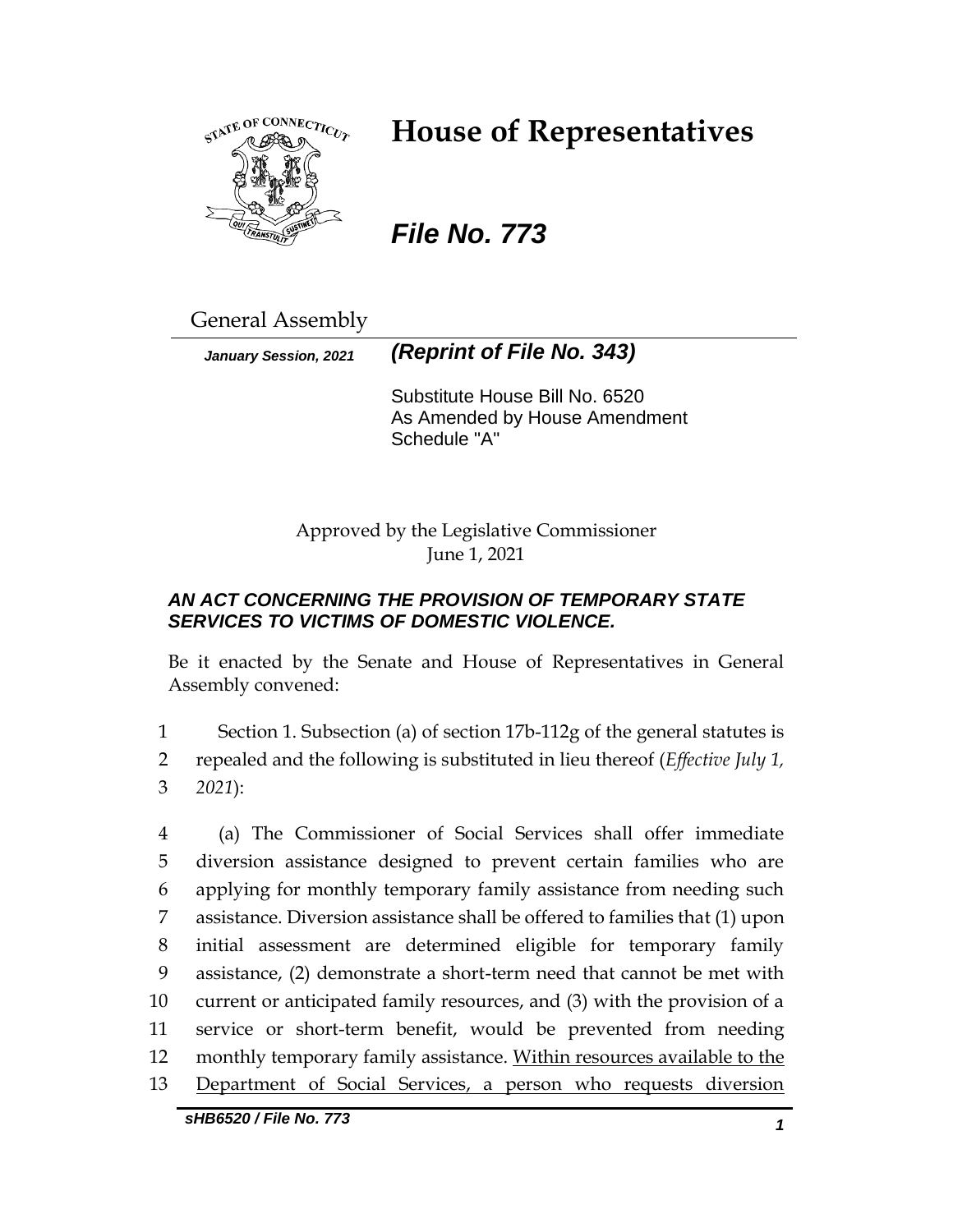14 assistance on the basis of being a victim of domestic violence, as defined in section 17b-112a, shall be deemed to satisfy subdivision (2) of this subsection and shall not be subject to the requirements of subdivision (3) of this subsection. In determining whether the family of such a victim of domestic violence satisfies the requirements of subdivision (1) of this subsection and the appropriate amount of diversion assistance to 20 provide, the commissioner shall not include as a member of the family 21 the spouse, domestic partner or other household member credibly 22 accused of domestic violence by such victim, nor shall the commissioner count the income or assets of such a spouse, domestic partner or other household member. For purposes of this subsection, allegations of domestic violence may be substantiated by the commissioner pursuant to the provisions of subsection (b) of section 17b-112a.

 Sec. 2. Section 17b-191 of the general statutes is repealed and the following is substituted in lieu thereof (*Effective July 1, 2021*):

 (a) Notwithstanding the provisions of sections 17b-190, 17b-195 and 17b-196, the Commissioner of Social Services shall operate a state- administered general assistance program in accordance with this section and sections 17b-131, 17b-193, 17b-194, 17b-197 and 17b-198. Notwithstanding any provision of the general statutes, on and after October 1, 2003, no town shall be reimbursed by the state for any general assistance medical benefits incurred after September 30, 2003, and on and after March 1, 2004, no town shall be reimbursed by the state for any general assistance cash benefits or general assistance program administrative costs incurred after February 29, 2004.

 (b) The state-administered general assistance program shall provide cash assistance of (1) two hundred dollars per month for an unemployable person upon determination of such person's unemployability; (2) two hundred dollars per month for a transitional person who is required to pay for shelter; and (3) fifty dollars per month for a transitional person who is not required to pay for shelter. The standard of assistance paid for individuals residing in rated boarding facilities shall remain at the level in effect on August 31, 2003. No person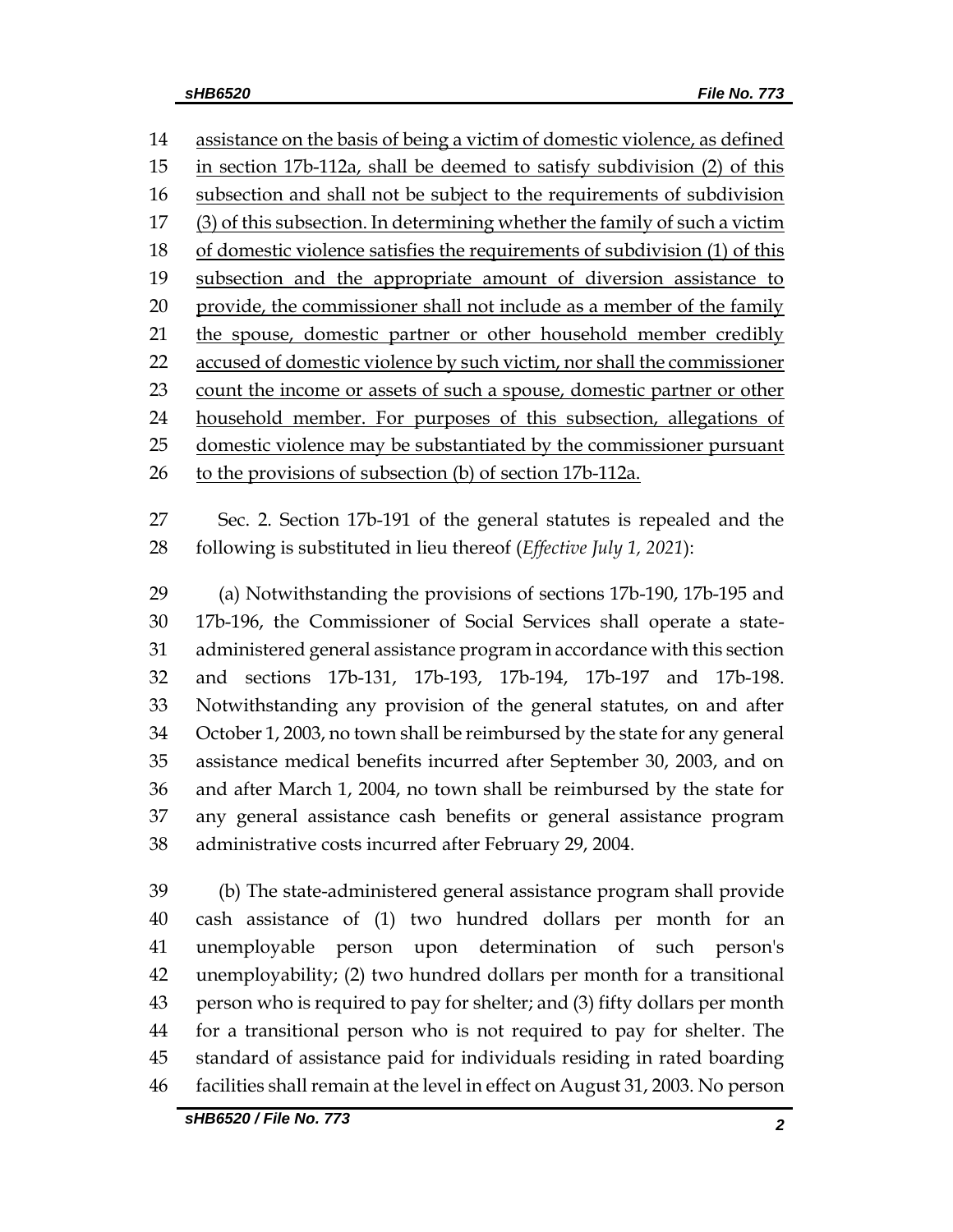shall be eligible for cash assistance under the program if eligible for cash assistance under any other state or federal cash assistance program. The standards of assistance set forth in this subsection shall be subject to annual increases, as described in subsection (b) of section 17b-104.

 (c) To be eligible for cash assistance under the program, a person shall (1) be (A) eighteen years of age or older; (B) a minor found by a court to be emancipated pursuant to section 46b-150; or (C) under eighteen years of age and the commissioner determines good cause for such person's eligibility, and (2) not have assets exceeding two hundred fifty dollars or, if such person is married, such person and his or her spouse shall not have assets exceeding five hundred dollars. In determining eligibility, the commissioner shall not consider as income Aid and Attendance pension benefits granted to a veteran, as defined in section 27-103, or the surviving spouse of such veteran. No person who is a substance abuser and refuses or fails to enter available, appropriate treatment shall be eligible for cash assistance under the program until such person enters treatment. No person whose benefits from the temporary family assistance program have terminated as a result of time-limited benefits or for failure to comply with a program requirement shall be eligible for cash assistance under the program.

 (d) Prior to or upon discontinuance of assistance, a person previously determined to be a transitional person may petition the commissioner to review the determination of his or her status. In such review, the commissioner shall consider factors, including, but not limited to: (1) Age; (2) education; (3) vocational training; (4) mental and physical health; and (5) employment history and shall make a determination of such person's ability to obtain gainful employment.

 (e) Notwithstanding any other provision of this section or section 17b-194, a victim of domestic violence, as defined in section 17b-112a, who is not eligible for diversion assistance under the provisions of 77 section 17b-112g, as amended by this act, shall be eligible for a one-time assistance payment under the state-administered general assistance program within resources available to the Department of Social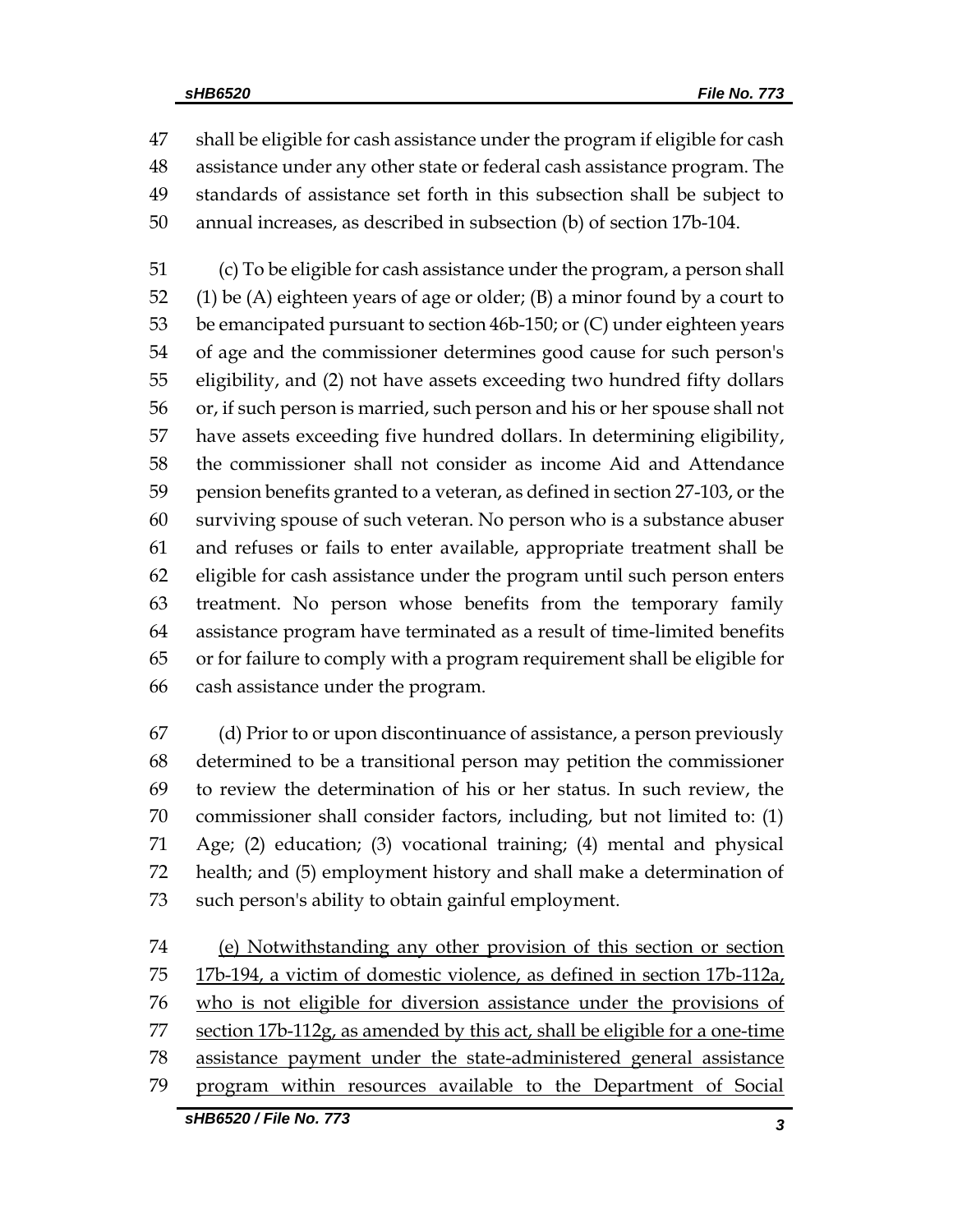| 80 | Services. Such payment shall be equivalent to that which such victim    |
|----|-------------------------------------------------------------------------|
| 81 | would be entitled to receive as diversion assistance if such victim and |
| 82 | his or her family, if any, were eligible for diversion assistance. In   |
| 83 | determining whether and in what amount a victim of domestic violence    |
| 84 | and his or her family are eligible for a one-time assistance payment    |
| 85 | pursuant to this subsection, the commissioner shall not include as a    |
| 86 | member of such victim's family the spouse, domestic partner or other    |
| 87 | household member credibly accused of domestic violence by such          |
| 88 | victim, nor shall the commissioner count the income or assets of such a |
| 89 | spouse, domestic partner or other household member. For purposes of     |
| 90 | this subsection, allegations of domestic violence may be substantiated  |
| 91 | by the commissioner pursuant to the provisions of subsection (b) of     |
| 92 | section 17b-112a, and "family" has the same meaning as used in section  |
| 93 | 17b-112, except as otherwise provided in this subsection.               |
|    |                                                                         |

| This act shall take effect as follows and shall amend the following |                     |               |  |  |  |  |
|---------------------------------------------------------------------|---------------------|---------------|--|--|--|--|
| sections:                                                           |                     |               |  |  |  |  |
|                                                                     |                     |               |  |  |  |  |
| Section 1                                                           | July 1, 2021        | $17b-112g(a)$ |  |  |  |  |
| Sec. 2                                                              | <i>July 1, 2021</i> | 17b-191       |  |  |  |  |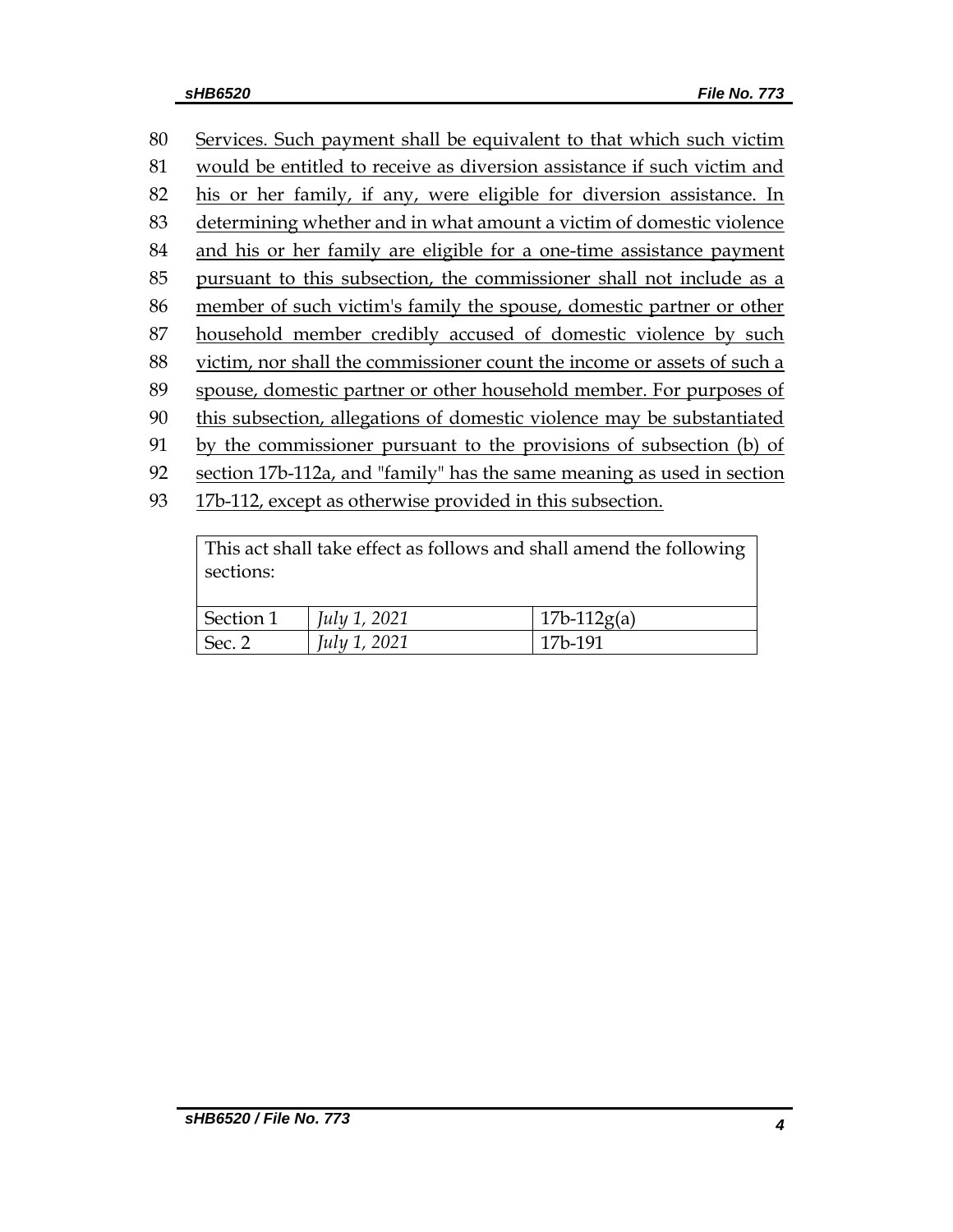*The following Fiscal Impact Statement and Bill Analysis are prepared for the benefit of the members of the General Assembly, solely for purposes of information, summarization and explanation and do not represent the intent of the General Assembly or either chamber thereof for any purpose. In general,*  fiscal impacts are based upon a variety of informational sources, including the analyst's professional *knowledge. Whenever applicable, agency data is consulted as part of the analysis, however final products do not necessarily reflect an assessment from any specific department.*

#### *OFA Fiscal Note*

#### *State Impact:*

| Social Services, Dept.<br>Cost | See Below<br>GF - Potential | See Below |
|--------------------------------|-----------------------------|-----------|

Note: GF=General Fund

#### *Municipal Impact:* None

#### *Explanation*

The bill could result in a cost to the Department of Social Services (DSS) associated with providing temporary assistance to domestic violence victims. The number of individuals who would qualify for diversion assistance or state administered general assistance and the value of the benefit under the bill is unknown. The maximum benefit cannot exceed the equivalent of three months of Temporary Family Assistance benefits, which is approximately \$1,420 per case.

House "A" strikes the language in the underlying bill and the associated fiscal impact and results in the impact described above.

#### *The Out Years*

The annualized ongoing fiscal impact identified above would continue into the future subject to inflation.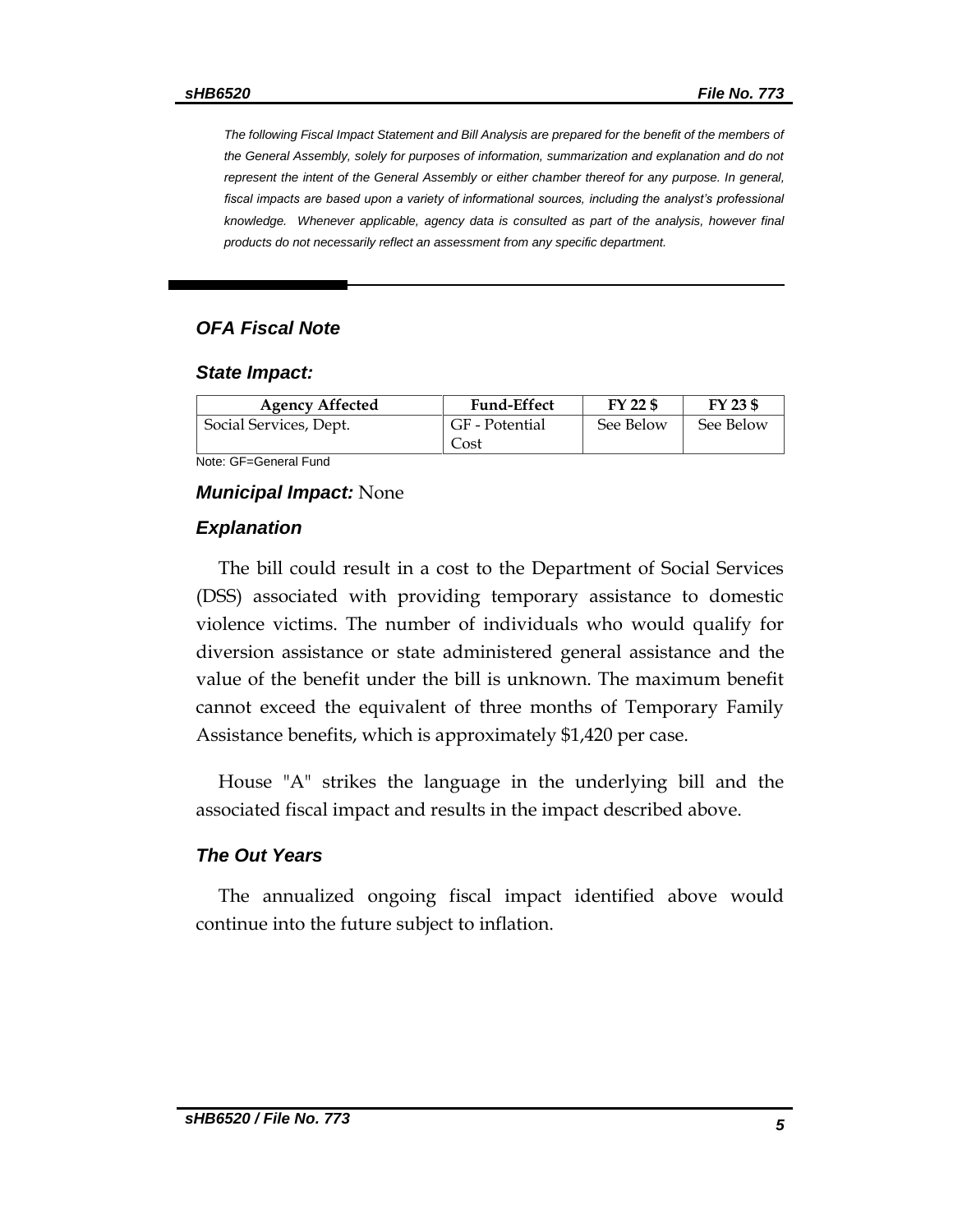## **OLR Bill Analysis sHB 6520 (as amended by House "A")\***

#### *AN ACT CONCERNING THE PROVISION OF TEMPORARY STATE SERVICES TO VICTIMS OF DOMESTIC VIOLENCE.*

#### **SUMMARY**

This bill generally provides a one-time cash assistance benefit to eligible domestic violence (DV) victims under temporary family assistance (TFA) or state administered general assistance (SAGA). It allows allegations of domestic violence to be substantiated in accordance with existing law (see BACKGROUND).

It also makes technical changes.

\*House Amendment "A" eliminates the provisions in the underlying bill on benefits for DV victims under the supplemental nutrition assistance program (SNAP) and Care-4-Kids (C4K) childcare subsidy program and changes the underlying bill's provisions on TFA and SAGA benefits to provide a one-time cash benefit rather than ongoing benefits.

EFFECTIVE DATE: July 1, 2021

### **§ 1 — TFA DIVERSION CASH ASSISTANCE**

By law, the Department of Social Services (DSS) commissioner must offer immediate diversion assistance to prevent certain families who are applying for monthly TFA from needing such assistance. Under the law, diversion assistance must be offered to families that (1) upon initial assessment are determined eligible for TFA, (2) demonstrate a shortterm need that cannot be met with current or anticipated family resources, and (3) with the provision of a service or short-term benefit, would be prevented from needing monthly TFA.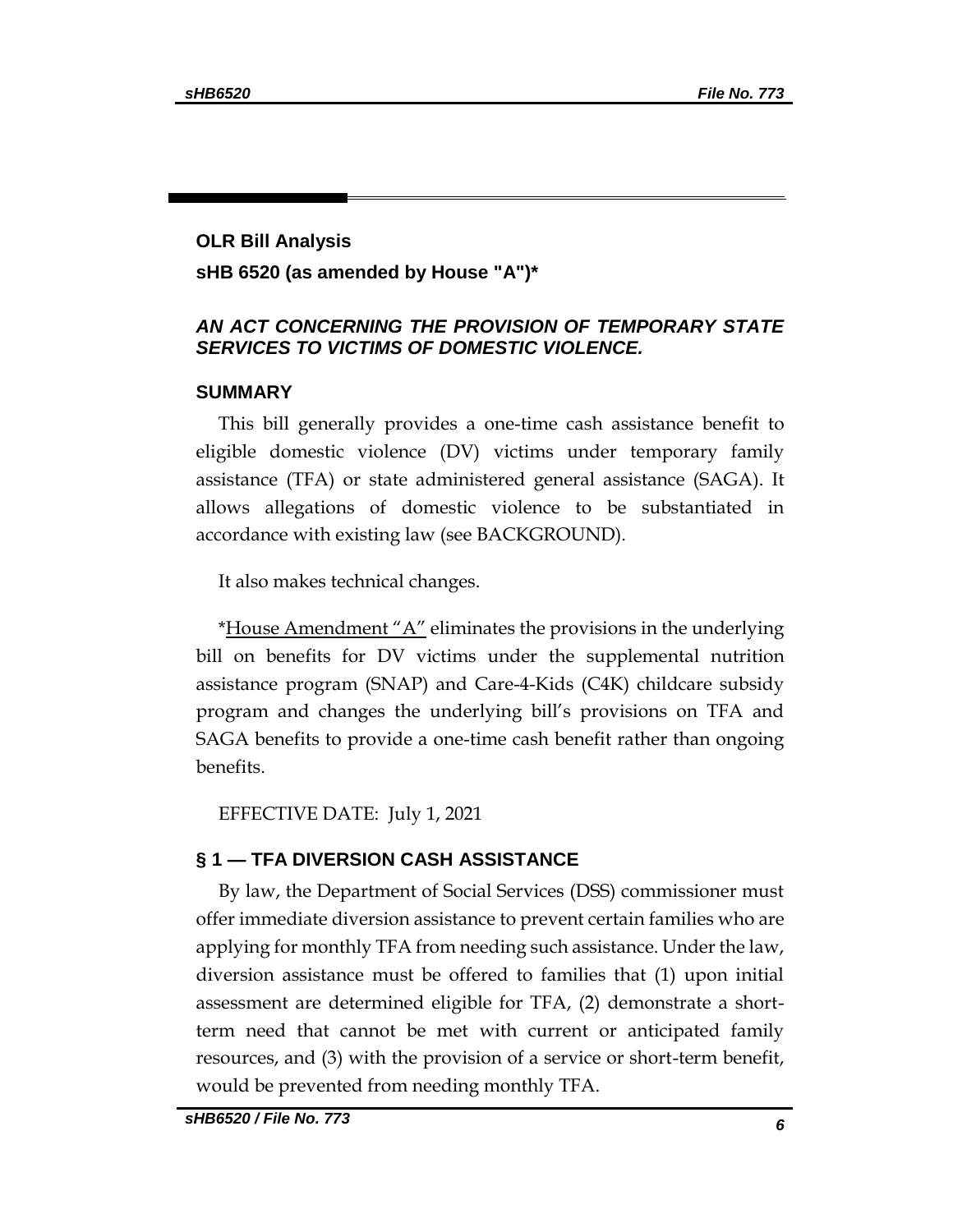The bill requires DSS, within available resources, to (1) deem a person who requests diversion assistance based on being a DV victim to have met the short-term need requirement (i.e., the second requirement above) and (2) not subject such person to the third requirement above.

Under the bill, in determining (1) whether the DV victim's family is eligible for TFA and (2) the appropriate amount of diversion assistance to provide, the DSS commissioner must exclude as a member of the family the spouse, domestic partner, or other household member credibly accused of domestic violence by the victim. Also, the commissioner must not count the income or assets of such a spouse, domestic partner, or other household member. By law, "family" means one or more individuals who apply for or receive assistance together under the TFA program (CGS § 17b-112).

#### **§ 2 — SAGA CASH ASSISTANCE**

Under the bill, a DV victim who is not eligible for TFA diversion assistance must be eligible for a one-time assistance payment under SAGA, within available DSS resources. The one-time payment must be equal to what the victim would be entitled to receive as diversion assistance if the victim and his or her family, if any, were eligible for diversion assistance.

In determining whether and in what amount a DV victim and his or her family are eligible for a one-time assistance payment, the commissioner must exclude as a member of the victim's family the spouse, domestic partner, or other household member credibly accused of domestic violence by the victim. Additionally, the commissioner must not count the income or assets of such a spouse, domestic partner, or other household member. Under this provision, "family" has the same meaning as used under the TFA program.

In general, SAGA provides cash assistance to single or married childless individuals who have very low incomes, do not qualify for any other cash assistance program, and are considered "transitional" or "unemployable."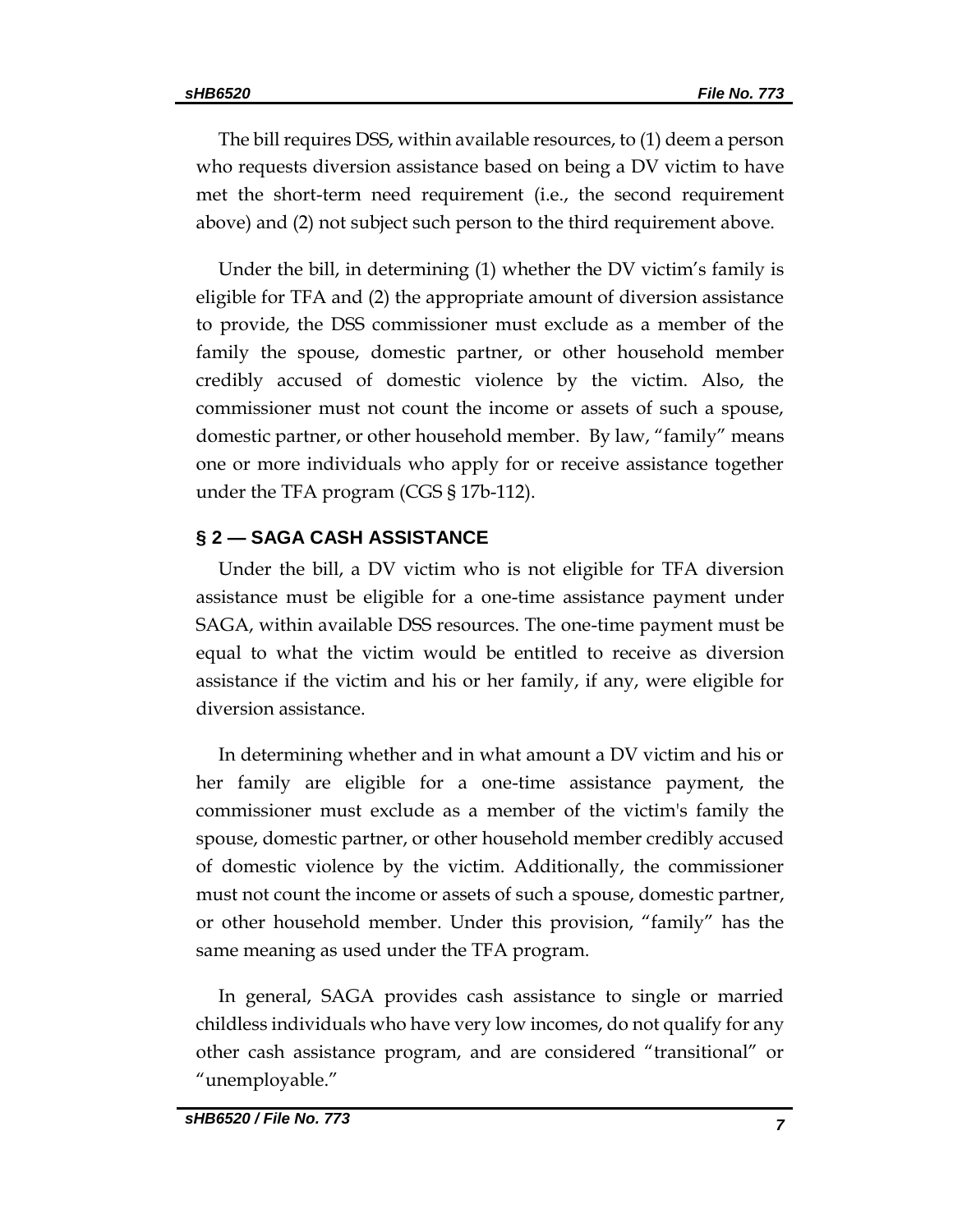#### **BACKGROUND**

## *Substantiating Domestic Violence Allegations*

The law defines "victim of domestic violence" as a person who has been abused or subjected to extreme cruelty by:

- physical acts that resulted in, or were threatened to result in, physical injury;
- sexual abuse or being forced to participate in nonconsensual sexual acts or activities;
- sexual activity involving a child in the home;
- threats of or attempts at physical or sexual abuse;
- mental abuse; or
- neglect or deprivation of medical care.

By law, a DV victim's allegations may be enough to establish domestic violence where DSS has no independent, reasonable basis to find the applicant or recipient not credible. A victim may be required to provide a sworn statement or to submit to the department any available evidence including: (1) police, government agency, or court records; (2) documentation from a shelter worker, legal, medical, clerical, or other professional from whom the applicant or recipient has sought assistance in dealing with domestic violence; or (3) a statement from someone with knowledge of the circumstances that provide the basis for the claim (CGS § 17b-112a).

## *Related Bill*

sSB 1091, as amended by Senate "A" and passed by the Senate, has identical provisions (§§ 13 & 14).